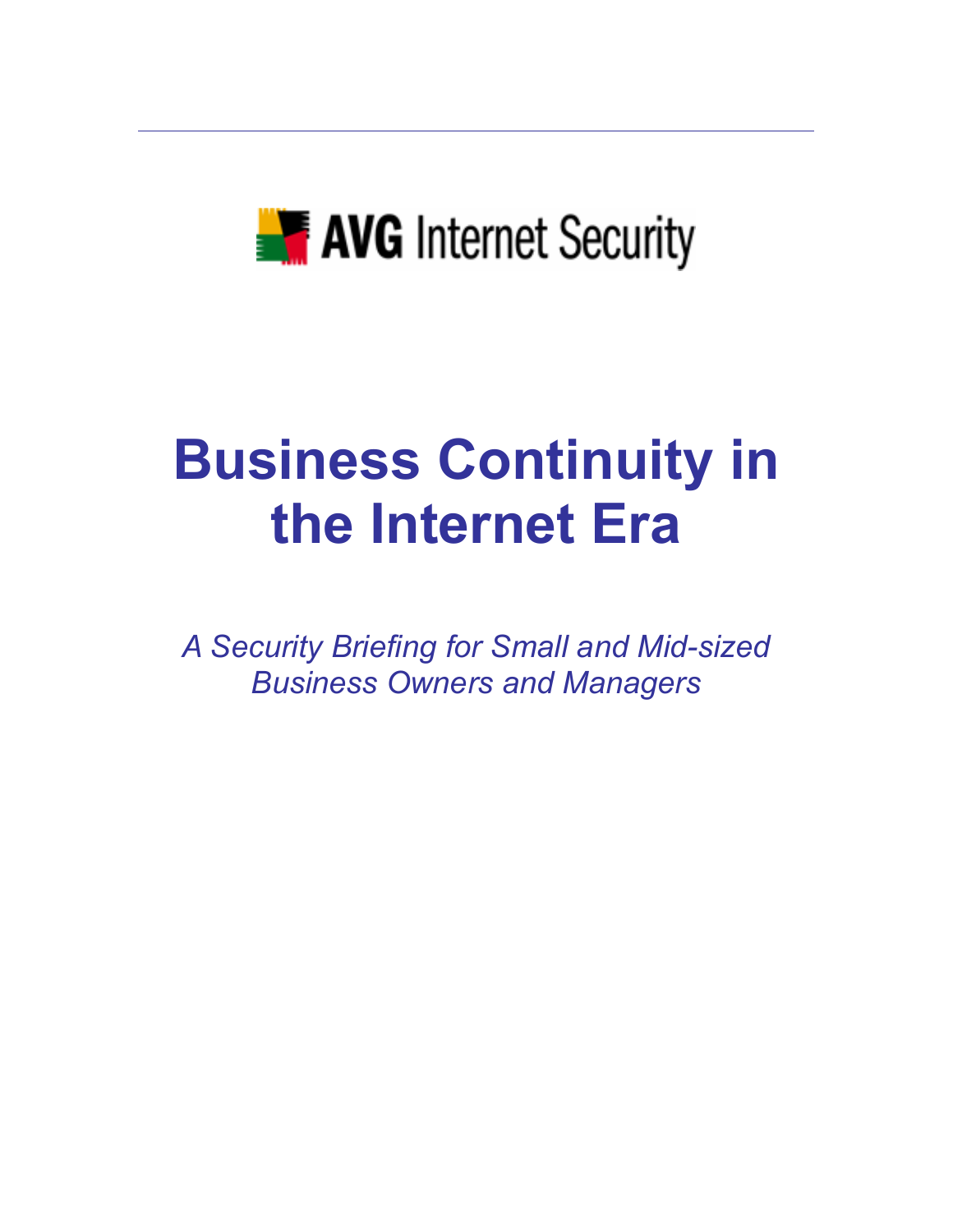# **Introduction**

Business Continuity is no longer simply about the major natural or manmade disasters like hurricanes, floods, fires, or power blackouts. It is now also about the threats originating from the Internet that can adversely slow or even shut down your company's computer systems and networks.

In this Business Brief, you will learn why you as a business owner or manager need to put the same priority on protecting your business against Internet threats (and managing those costs), as you now do with all the other "classic" threats that can interrupt your business operations. Business owners and managers may mistakenly believe that their company is too small to be a target for these Internet-based threats, but it is important to realize that the new threats negatively affect all companies equally, regardless of size.

You will learn how these new threats can affect the profitability and sometimes even the survival of your business, how these threats work, and how you can protect your business against these threats. Finally, this Business Brief will introduce you to Grisoft and its Internet security products that protect computer systems and networks against these Internet-based threats. Grisoft products are effective, simple to use and very economical compared to other vendors' offerings.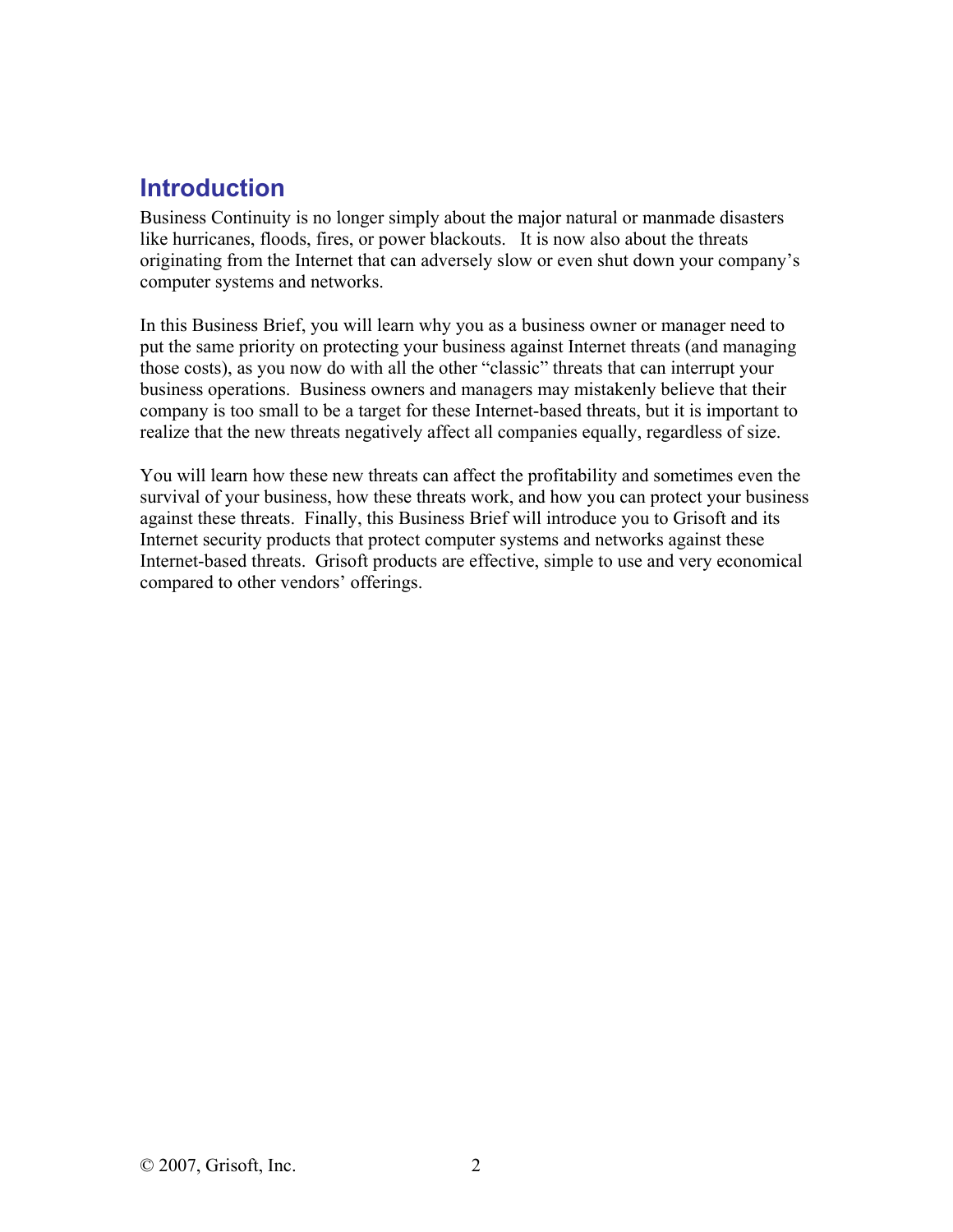# **Table of Contents**

|    | 1.1.  |                                                                                |  |
|----|-------|--------------------------------------------------------------------------------|--|
|    | 1.2.  |                                                                                |  |
|    | 1.3.  |                                                                                |  |
|    | 1.4.  | Why a Business Continuity Plan is Important for the Survival of a Business 6   |  |
|    | 2.    |                                                                                |  |
|    | 2.1.  | Evolution of Internet Threats: From Maladjusted Thrill-Seekers to Organized    |  |
|    |       |                                                                                |  |
|    | 2.2.  |                                                                                |  |
|    | 2.3.  |                                                                                |  |
| 3. |       |                                                                                |  |
|    | 3.1.  |                                                                                |  |
|    | 3.2.  |                                                                                |  |
|    | 3.3.  |                                                                                |  |
|    |       | 4. How to Select a Solution to Protect Your Small and Medium-Sized Business 14 |  |
|    |       |                                                                                |  |
|    | 4.1.1 |                                                                                |  |
|    | 4.1.2 |                                                                                |  |
|    | 4.1.3 |                                                                                |  |
|    |       | 4.2. Rare Industry Event: Frustrated Symantec Partners Go Public With          |  |
|    |       |                                                                                |  |
|    | 4.3.  |                                                                                |  |
|    |       |                                                                                |  |
|    | 5.1.  |                                                                                |  |
|    | 5.2.  | Key Differences Between Grisoft and "Market Leaders"  17                       |  |
|    |       | 5.2.1                                                                          |  |
|    | 5.2.2 |                                                                                |  |
| 6. |       |                                                                                |  |

This Business Brief is for informational purposes only. Grisoft, Inc. makes no warranties, express or implied, in this document.

Without limiting the rights under copyright, no part of this document may be reproduced, stored in or introduced into a retrieval system, or transmitted in any form or by any means (electronic, mechanical, photocopying, recording, or otherwise), or for any purpose, without the express written permission of Grisoft, Inc.

© 2007 Grisoft, Inc. All rights reserved. AVG, Grisoft and the Grisoft logo are trademarks of Grisoft, Inc.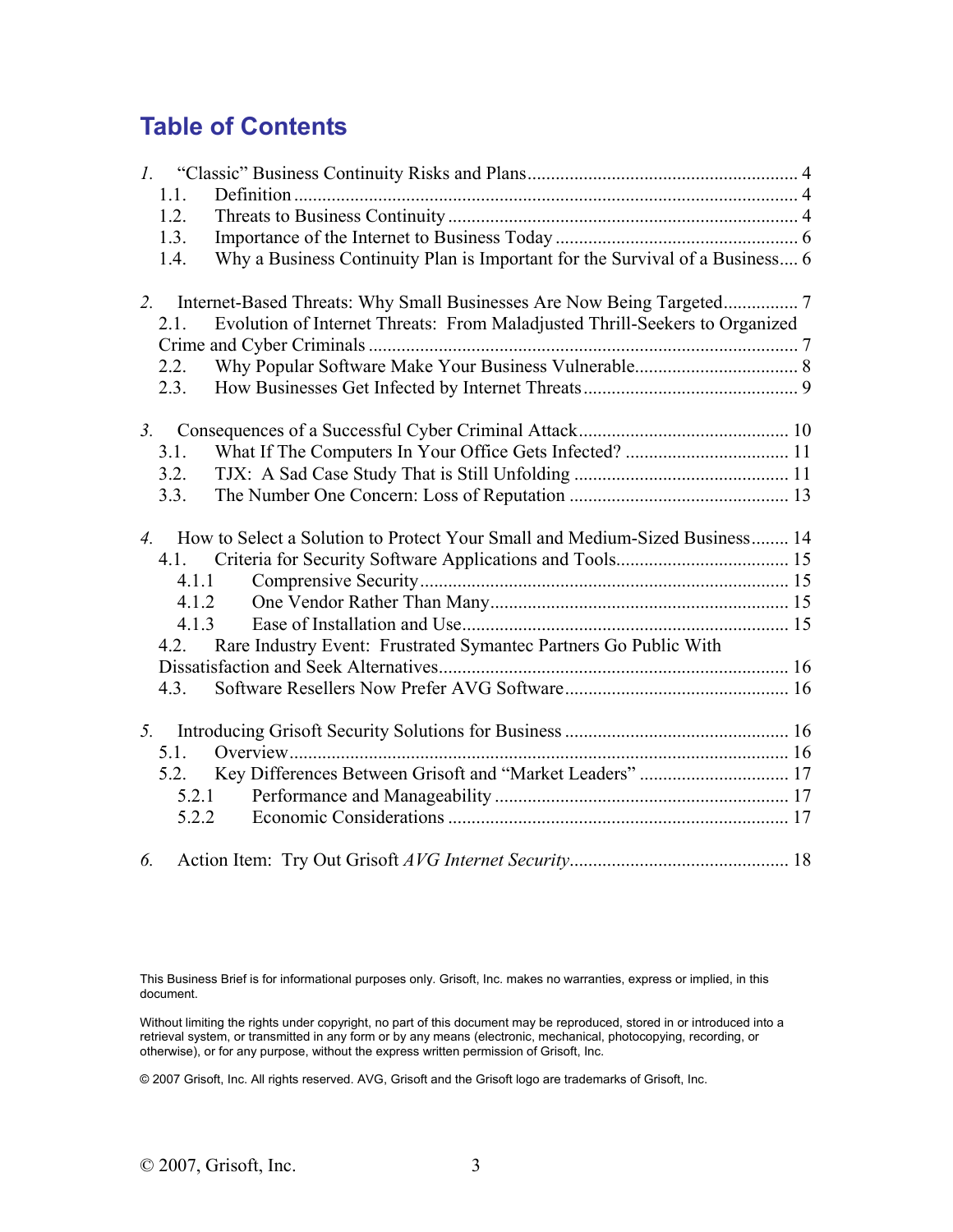# *1.* **"Classic" Business Continuity Risks and Plans**

## *1.1. Definition*

A business continuity plan identifies the threats that can affect the continued operation of that business and describes the actions that will restore the business to normal activity levels in response to these threats. This is important for businesses of all sizes today and there are even web sites that specialize in this area.

This description from a federal government planning guide for large financial institutions<sup>1</sup> could apply to almost every business with just minor changes in wording:

"Business continuity planning is the process whereby financial institutions ensure the maintenance or recovery of operations, including services to customers, when confronted with adverse events such as natural disasters, technological failures, human error, or terrorism. The objectives of a business continuity plan (BCP) are to minimize financial loss to the institution; continue to serve customers and financial market participants; and mitigate the negative effects disruptions can have on an institution's strategic plans, reputation, operations, liquidity, credit quality, market position."

Business continuity is not about ON-OFF-ON again situations without shades of grey. The description above includes the "maintenance or recovery of operations." In other words, a threat doesn't have to cause a complete shutdown of the business to have a bad impact on "financial loss." The impact of a threat could include a significant slowdown in operations, or the ongoing extra expense needed to maintain normal operations.

# *1.2. Threats to Business Continuity*

People often associate business interruptions with headline-making natural disasters like *Hurricane Katrina* or the 9/11 terrorist attacks. In reality there are other, more mundane causes for an interruption or just a slowdown in normal business activities, such as fire, power outage, or vandalism and theft. All these are the *classic* threats to a business.

Because these threats are very real, yet hard to predict, there are a lot of business articles devoted to advising business on how to deal with these threats. A search of the websites<sup>2</sup> of *Business Week*, *Fortune*, *Forbes*, and *Wall Street Journal* in March, 2007 for "business continuity" found the following:

| Total articles mentioning Business Continuity:  | 77     |
|-------------------------------------------------|--------|
| Articles focused on IT Risk                     | only 5 |
| Articles focused on <i>security risks</i> to IT | only 1 |

Looking at the articles, it is clear that most are focused with the headline-making disasters. In addition, many of the articles were actually about companies or industry sectors that provide products and services to companies in support of their business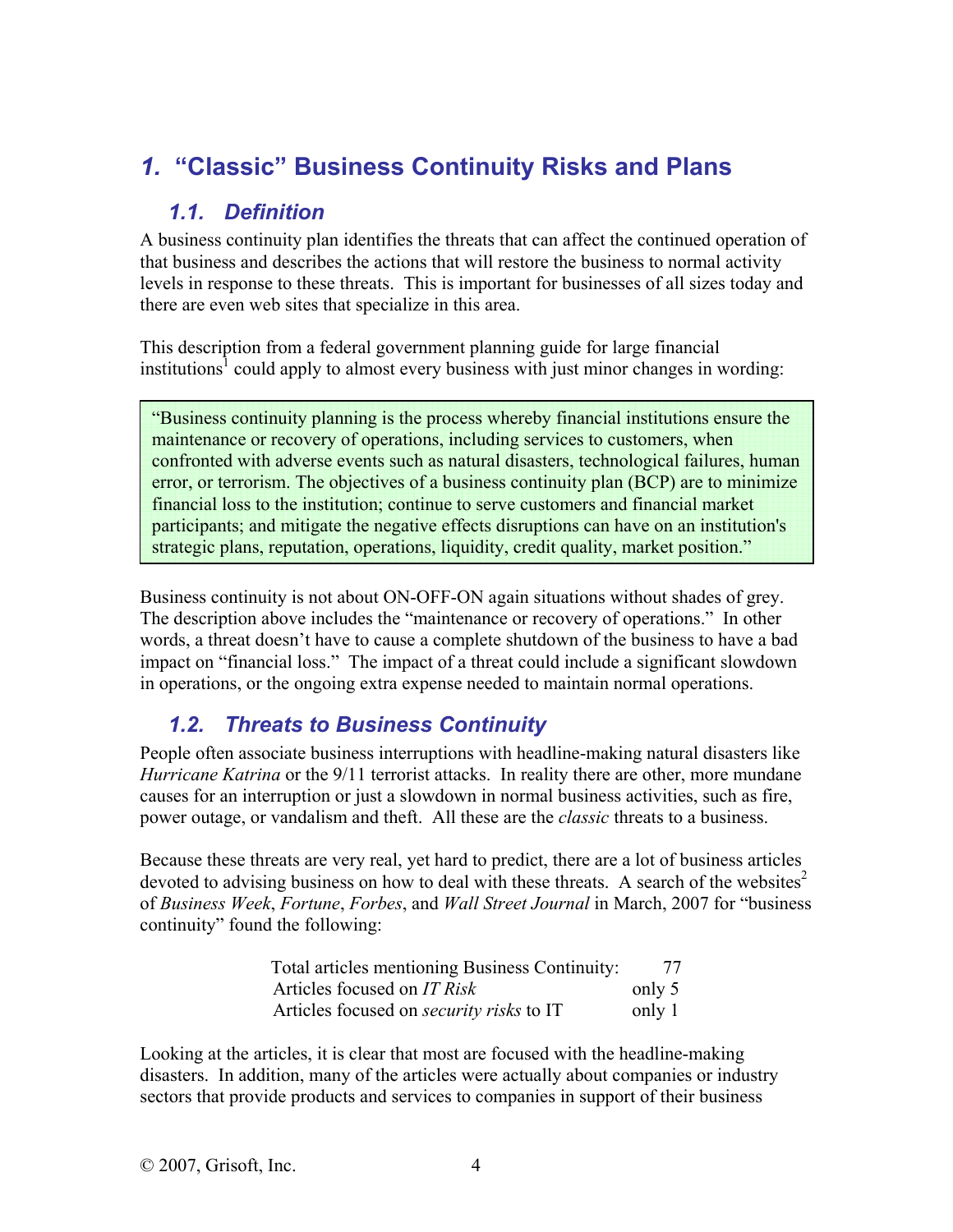continuity plans, rather than guidance for companies needing to improve their business continuity plans. Business continuity itself is a big business these days.

The five articles that actually provided advice to readers recommended solutions such as an alternate emergency location for call center employees. Only one of the IT focused articles even mentioned security as a major threat source. Instead they mentioned solutions such as backing up computer data offsite, or having an emergency generator.

Neither of these are realistic solutions for small and mid-sized organizations. As an anecdotal example consider the case of an architectural firm from the Boston, MA area. Several times each week the firm world back up their critical data to tape and send it on a round trip via Federal Express arriving several days back at their office. Their reasoning is that Federal Express' insured carrier service provided more security for their data than leaving it in the office. This may have protected the data from fire or theft in the short term but still left it exposed to general data security issues during the course of normal business. And this approach *guarantees, at worst,* several days of complete downtime in case of a successful data attack on their data or, at best, a slow down of business in the case of a successful viral attack.

It's hard to imagine, but many companies don't even know they've had a security breach until long after they've been attacked. …

Go the extra mile and build in hardened layers of security at every connection edge of the IT network, especially if you are a small business that someday hopes to work with larger, publicly traded corporations.

– "Is My Small Business Required To Comply With Regulations That Big Businesses Are Subject To?" http://www.allbusiness.com/legal/laws-governmentregulations-business/11330-1.html

These steps address the issue of an IT facility affected by one of the "classic" threats. However, they appear to ignore the issue of security threats. In some ways, this lack of understanding is not surprising. Security threats have become a "corporate issue" only in the last few years, probably because the significant business continuity threats themselves are relatively new. Although there were security issues caused by thrill-seeking hackers five years

ago, there was no real lasting impact on business operations. The "Melissa" virus outbreak in 1999 is a very good example of a thrill-seeking virus.<sup>3</sup>

However, in recent years computer security threats have become a very serious issue for business continuity, but the business press, hasn't "caught up" yet, as shown by the numbers cited above. Thus, the business press *has yet to understand the seriousness of this issue and properly educate its readership.* 

However, you can't afford to be uninformed, not with your responsibility for the continued profitability and survival of your company.

This Business Brief will educate you, and suggest solutions to address the issue.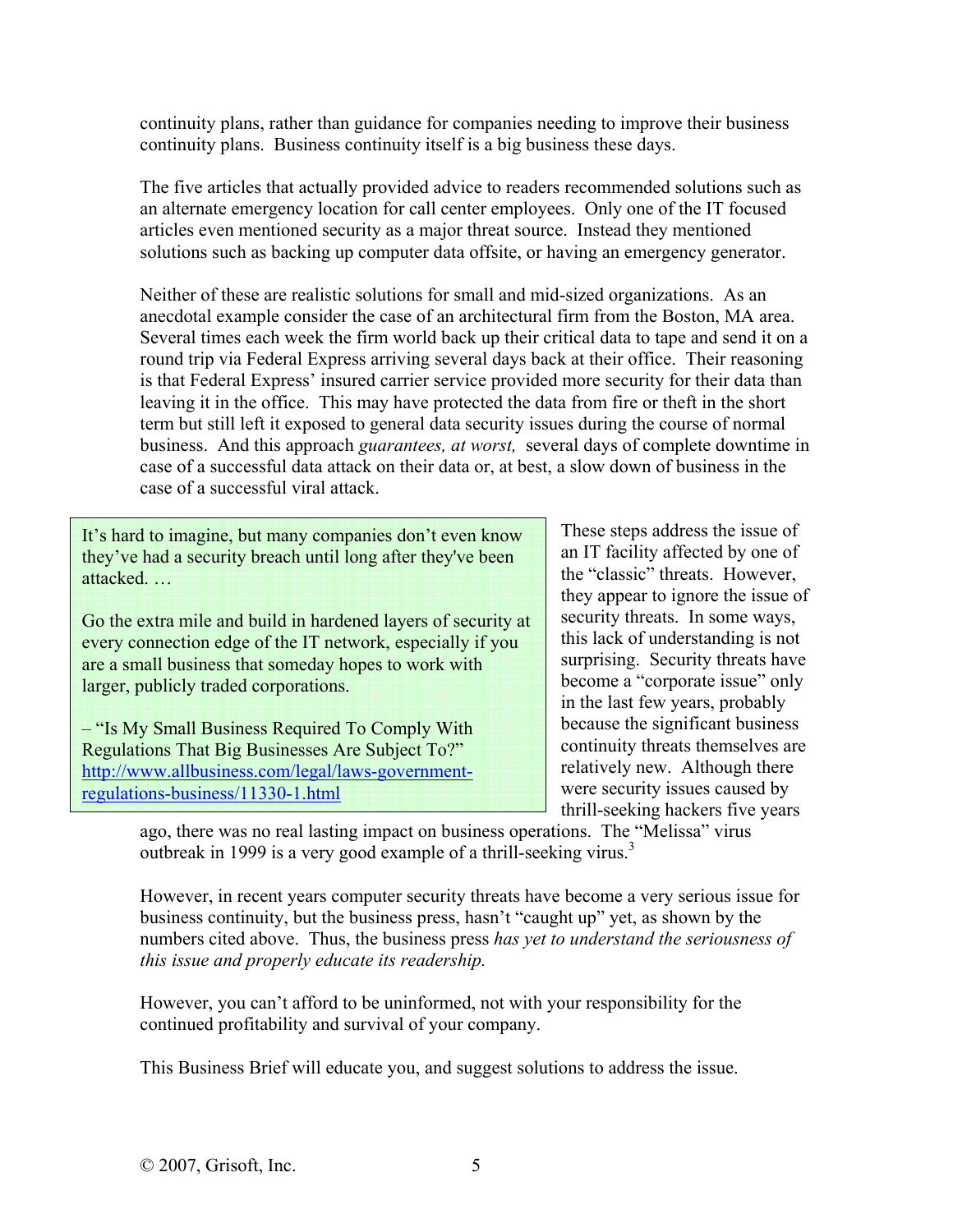# *1.3. Importance of the Internet to Business Today*

In recent years, the Internet has emerged as a major technology for improving business productivity. Using email and Web sites, businesses have been able to grow revenues and decrease costs in ways that would not be possible in any other way. It is hard to imagine a business of any size that can compete successfully today without leveraging these benefits.

- Break down geographical boundaries, to reach customers and suppliers on a regional, national and even international level.
- Extend business hours for sales and customer information to 7x24x365.
- Communicate with customers one-on-one through email and instant messaging.
- Use web sites to advertise a company and its products.
- Use national auction sites such as *eBay* as a cost-effective way to reach consumers and other businesses.
- Create a whole new sales channel using the Web, in addition to, or sometimes instead of retail stores.
- Improve employee productivity through tele-commuting, "day extension" (working at home) and keeping in contact with the office while traveling.
- Improve employee efficiency through better internal communications with email.
- Driving down the cost for sales by using online stores on web sites.
- Reducing costs for supplies and services, through increased efficiency and accuracy and wider range of choices via the Web.
- Eliminating the expense of express services and postal services by using free and instantaneous email, and instant messaging.

A key aspect of these benefits is the always on, 7x24x365 nature of IT systems. Even when the office is closed, employees can still exchange email with each other and with customers and suppliers. The web site can accept orders at any time of day or night.

From a revenue point of view, it doesn't matter what caused the business continuity interruption. In many ways, an interruption caused by a classic threat has less of an impact on your business than a security attack that shuts down your IT systems. If your factory or store is open normal business hours, then you still have the late evenings and nights, and possibly even the weekends or holidays to restore normal operations. However, your website and email systems are supposed to function every minute of every day of every month. Thus, any interruption, at any time of day or not, will start to have immediate impact on productivity and revenues.

# *1.4. Why a Business Continuity Plan is Important for the Survival of a Business*

A recent study<sup>4</sup> by AT&T and the International Association of Emergency Managers surveyed 1,200 businesses from January to August 2005 and found that, "Nearly onethird of U.S. businesses do not have emergency continuity plans in place – up from 25 percent one year ago. (The survey did not break down the data by company size; some experts said that larger and/or publicly traded companies are far more likely to have plans in place than smaller companies.)"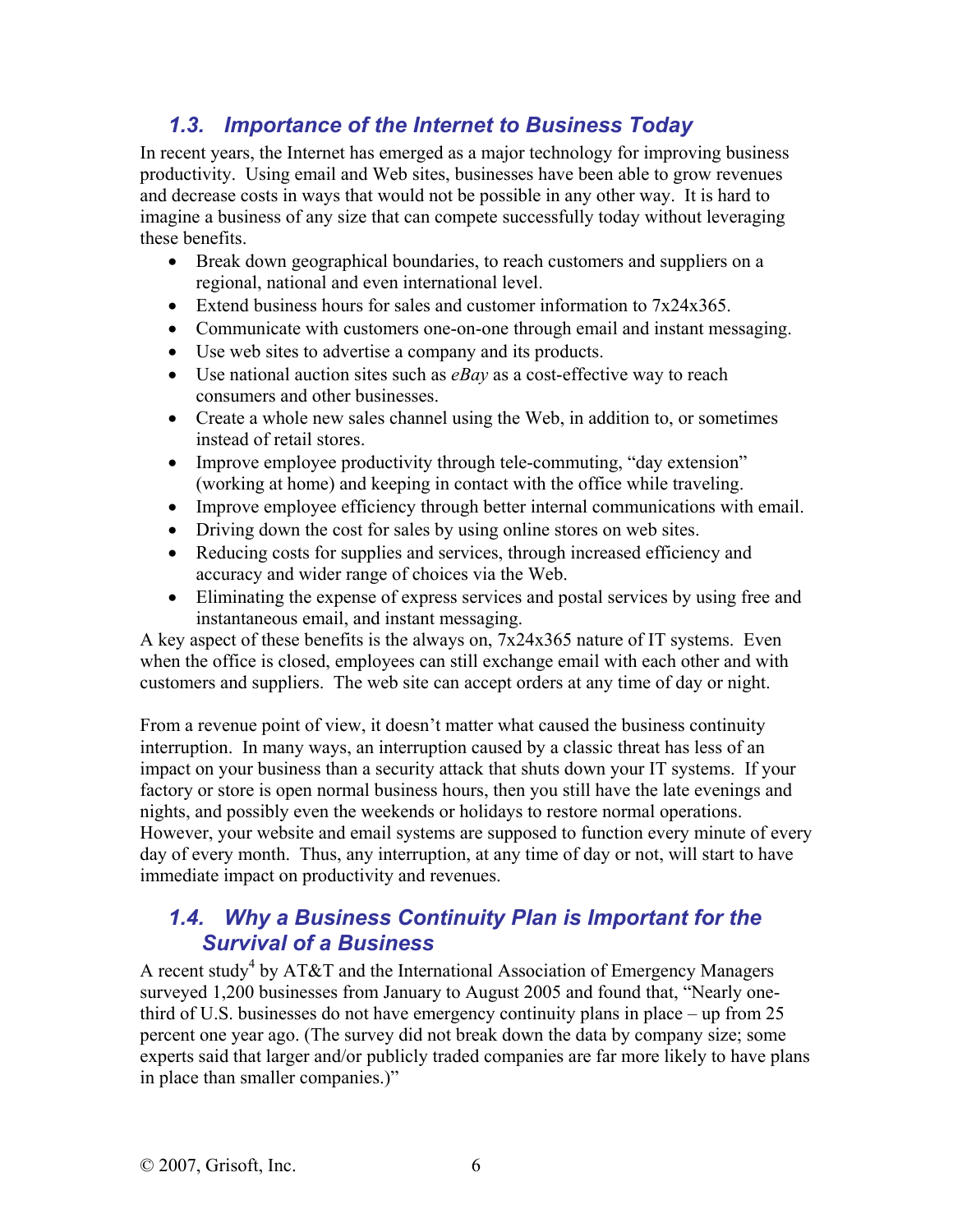The survey also found that two thirds of companies that suffered through a disaster lost business, with "16

percent losing between \$100,000 and \$500,000 per day and 26 percent saying they *did not know how much it cost*  their company per day." [Italics added for emphasis.]

**Former New York City Mayor** *Rudy Giuliani* **on security** 

*Q: What are some areas of security that companies ignore?* 

*A: There's an attitude of either not wanting to face the realities or not wanting to spend money on facing the realities. …* 

*There are companies that have the foresight to do it, and there are companies that still worry about the bottom line. They keep betting that it's not going to happen.* 

– *"*Giuliani: Ignorance of Terror Isn't Bliss," *Business Week,* August 5, 2004,

**An unplanned IT shutdown can actually force** 

http://www.businessweek.com/bwdaily/dnflash/aug2004/nf2004085\_837 7\_db008.htm?chan=search

**your company out of business.** Another study<sup>5</sup> reported that forty-seven percent of the risk managers surveyed said that, "Unplanned downtime of information technology systems lasting 24 hours or more could *jeopardize the survival of their entire business*." [Italics added for emphasis.]

# *2.* **Internet-Based Threats: Why Small Businesses Are Now Being Targeted**

## *2.1. Evolution of Internet Threats: From Maladjusted Thrill-Seekers to Organized Crime and Cyber Criminals*

As everyone now recognizes, the Internet is not a risk free tool. Most computer users today are aware of viruses and related threats that can affect their systems at home.

However many people are not aware that computer hacking is now a large lucrative, and growing area of activity for organized crime worldwide targeting businesses. Compared to drugs or other forms of "physical" crime, cyber crime is a lot safer and practically risk free.

"Globally, cyber crime is now a bigger problem than drug trafficking. "Last year (2005) was the first that proceeds from cybercrime were greater than proceeds from the sale of illegal drugs, and that was, I believe, over \$105 billion."

– Valerie McNiven, advisor to the US Government.

The cyber criminal can be located halfway around the world from his targets. Equally, the cyber crime servers will usually be located in a country with non-existent or lax law enforcement against cyber crime. There is even some anecdotal evidence from the US Government that

government officials in Nigeria are complicit in the numerous "Nigerian Letter" email scams<sup>6</sup>. A "Nigerian Letter" is a "confidence scheme. It claims to come from a family member or friend of the (deposed) dictator of a third-world country. The author of the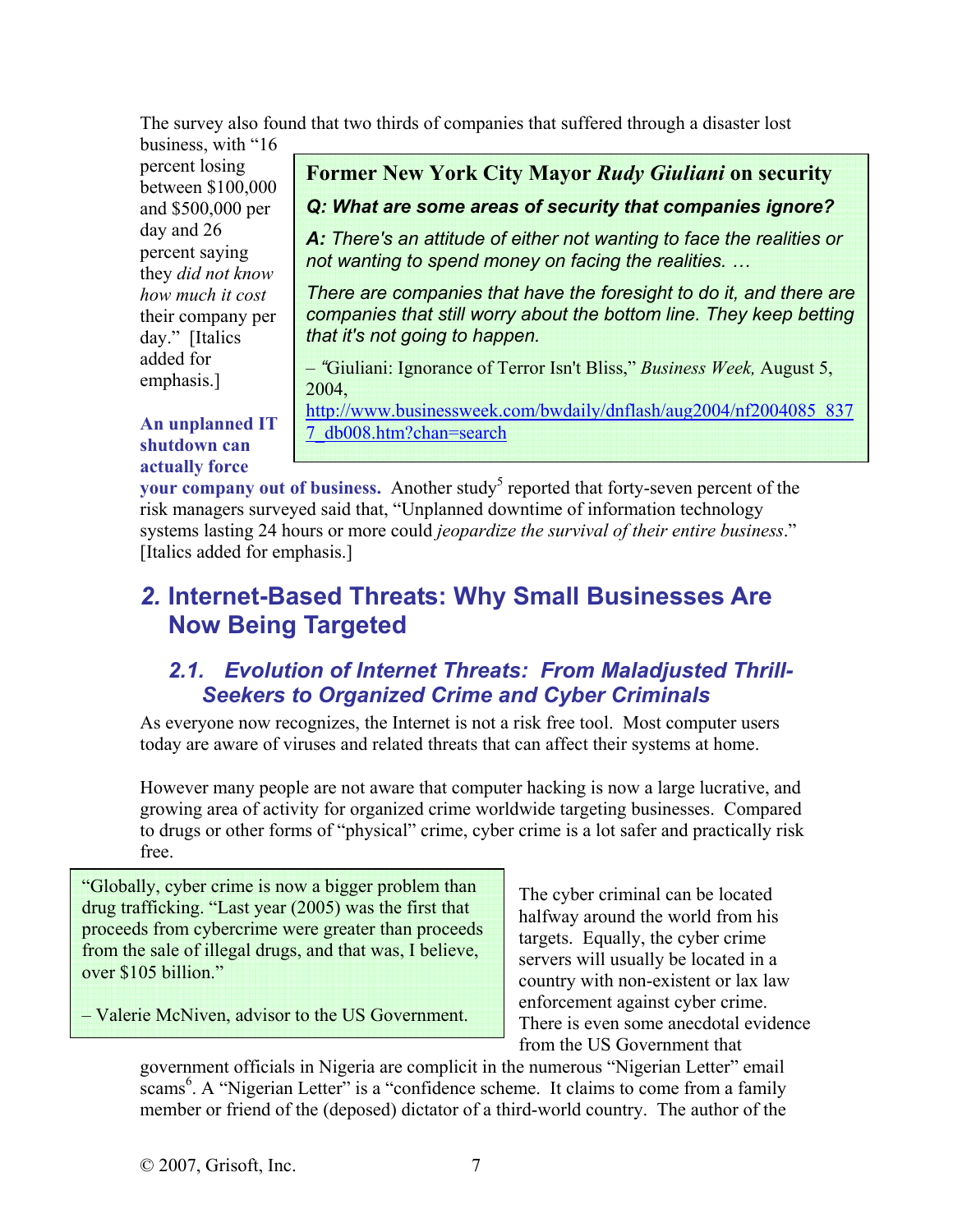letter claims to have a fortune of many million dollars, and seeks the email recipient's help in transferring the money outside of the country. The recipient will be wellcompensated of course. To get this process started, the recipient must email back details of his or her bank account. The cyber thieves then promptly empty out this account. Hokey as this all sounds, cyber thieves continue to send Nigerian Letters because there are always new victims.

# *2.2. Why Popular Software Make Your Business Vulnerable*

A few key software programs are used by almost all businesses, large and small, worldwide. A cyber criminal can attack millions of business with a successful attack directed against just one of these applications. This list isn't meant to single out Microsoft. Quite the contrary. It reflects the success and popularity of these products.

- Microsoft *Windows* operating system.
- Microsoft *Internet Explorer* browser.
- Mozilla *FireFox* browser.
- Microsoft *Office* for word processing, spreadsheets, presentations, email, task lists, and calendaring.
- Microsoft *MDAC* as the database "building block" for other applications.
- Adobe *Acrobat* PDF reader.

Most businesses will use the following server applications, even on a "hosted" server:

- Microsoft *Exchange* email server.
- Microsoft *Internet Information Server* for web sites.
- *Apache* web server.
- Microsoft *SQL Server* for applications and web sites that use an internal database.
- *MySQL* server for web site databases.

These attacks target either a "bug," a programming error, or a weakness in the design of the software. In either case, the result is an opening for a successful attack.

Because these applications are in such widespread use in both large and small businesses, a successful attack against of these applications can be hurt companies of all sizes. *The key takeaway is that small businesses are now just as vulnerable to hacker attacks as the large multi-national enterprises.*

Many businesses also use very specialized vertical line-of-business applications such as Mitchell OnDemand<sup>7</sup> for auto body repair shops, or *AbacusLaw*<sup>8</sup> for legal time and billing and case management. Intuit  $\dot{Quickbooks}^9$  is very popular with smaller businesses. Such specialized applications are generally not as "interesting" to cyber criminals because they are not as popular as the horizontal applications listed above. *Yet such vertical market applications can be just as vulnerable to attacks by cyber criminals*  because they need a built-in database to keep track of customers or transactions or product items, or they contain a built-in browser.

Rather than write all this software themselves, the vendors of these specialized applications use Microsoft software developed for just that purpose. Examples include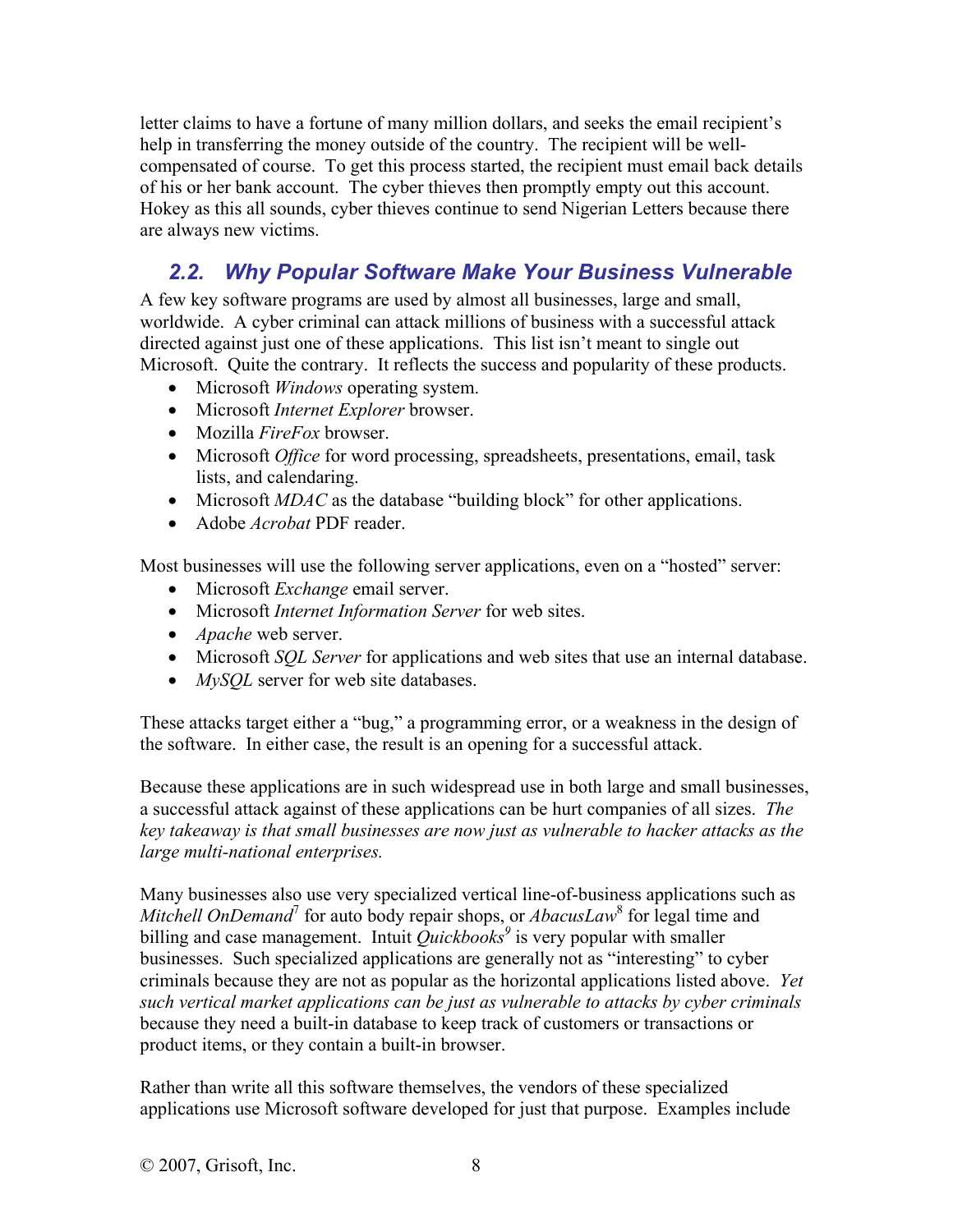database tools *(MDAC* "building blocks" or SQL Server*)* and special "hooks" built into *Internet Explorer.* Thus, even when you don't think you're using an application that is highly vulnerable to cyber criminal attacks, you might actually using one of them anyway

# *2.3. How Businesses Get Infected by Internet Threats*

No employee deliberately sets out to have their computer infected with a virus or other malware. But no "intent" is necessary. Carelessness, combined with insufficient protection against these threats, is quite sufficient.

## *Some Definitions Of The Various Ways That Cyber Criminals Can Attack Your Systems and Networks.*

As computer security becomes important for the business community, some esoteric terminology has entered common usage.

**Malware** - The generic term for software that is designed to do harm - a contraction of 'malicious software' including viruses, Trojan Horses, worms, and others.

**Virus** - A virus is a 'infects' other programs and has the ability to copy itself to other computers or disks, without being asked to do so by the computer user.

**Macro Virus** - A virus hidden in an MS *Office* document.

**Worm** - Worms are similar to viruses, but they do not infect other applications. A virus can delete files, alter content, reconfigure the system, display a graphic or graphics, or install other software such as spyware, backdoor, or a zombie.

**Trojan Horse** or **Trojan** -Trojan horses may appear to be useful or interesting programs (or at the very least harmless) to an unsuspecting user, but are actually harmful when executed. Examples include online music and video players.

**Spam** - Spam refers to unsolicited e-mail, mostly advertising a product or service that is mass mailed to huge number of e-mail addresses at a time, filling recipients' mail boxes. Spam is not only annoying, but also can often be a source of scams, viruses or offensive content.

**Spyware** - Software that gathers information from a user's computer without the user's knowledge or consent. Spyware can infect a computer from a website with potentially dangerous content, e-mail, worms and viruses. Spyware often contains advertisements, or window pop-ups for pornographic web sites, or installs a new home page in the user's browser.

**Phishing** - A criminal activity using social engineering techniques. Phishers attempt to fraudulently acquire sensitive information, such as usernames, passwords and credit card details, by masquerading in email as eBay, PayPal or a bank.

**Backdoor** - A backdoor is a hidden entry for remote hackers. Once installed, the hacker can come and go at will. Backdoors are often used to hiding the true location of the spammer.

**Keystroke logger** - Also known as "keylogger." A program or in some cases a hardware device that captures every key stroke on the computer. When used by a cyber criminal, it steals passwords and confidential information.

**Drive-by download** - A program that is automatically installed in a computer by merely visiting a Web site, without having to explicitly click on a link on the page. Drive-by downloads are deployed by exploiting flaws in the browser and operating system code. Internet Explorer and Windows are the primary targets.

Sources: Grisoft, http://www.itsecurity.com/dictionary/, http://www.techweb.com/encyclopedia/

Email is an extremely effective method to distribute all forms of malware. An employee clicking on an attachment from an unknown or spoofed sender can introduce malware into the system. Likewise, an employee clicking on an electronic "greeting card" or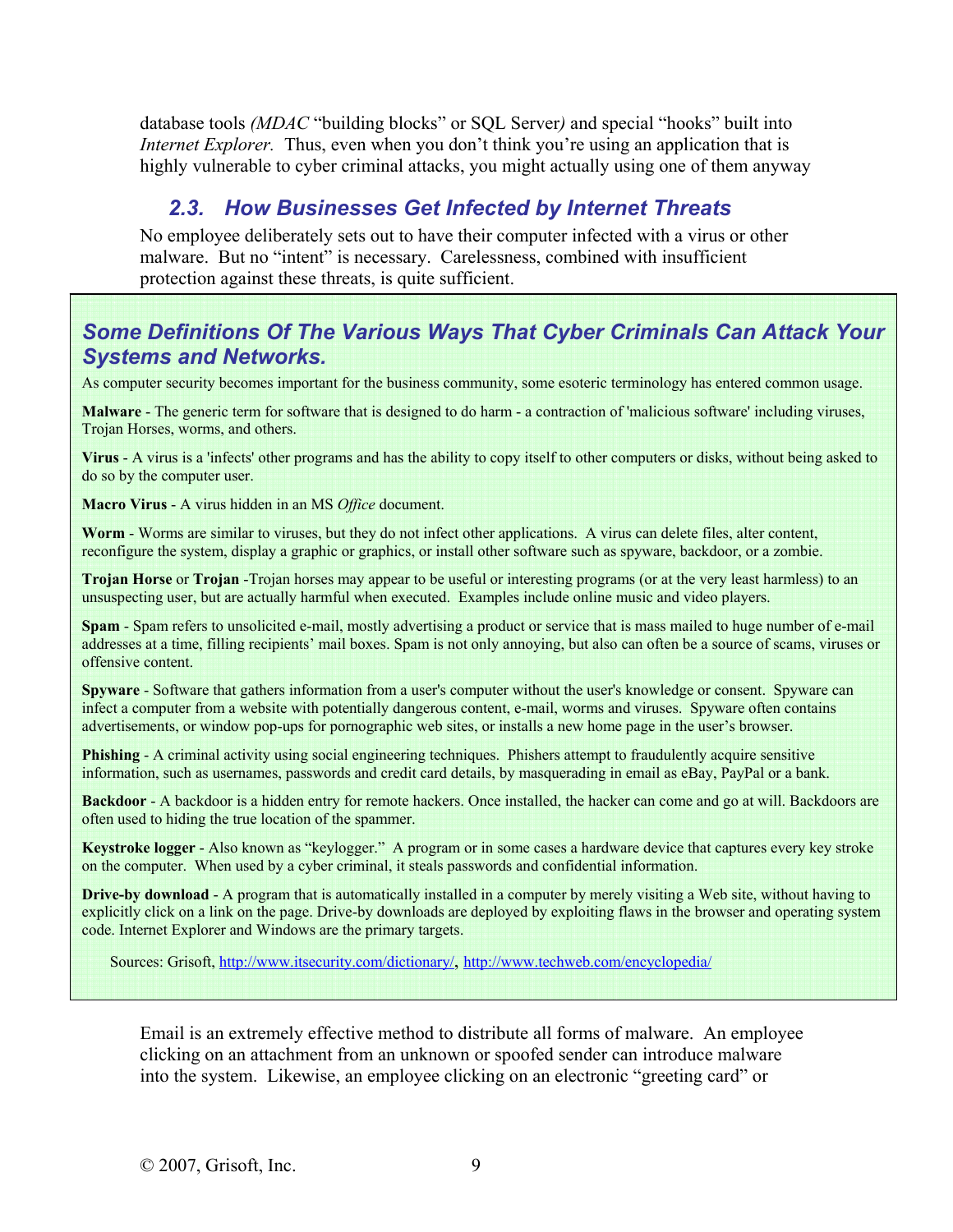opening up a picture (*jpg* file) of a supposedly nude tennis star, could actually infecting his system with a Trojan.

Web sites are the other major source of infection. Cyber criminals will often introduce "exploit code" for a "drive by download" from a legitimate site. But "social networking sites" like *MySpace* or video download sites like *YouTube* allow users to upload movies or pictures. These files can certainly include malware, and thus make it almost too easy

Hackers attack computers every 39 seconds, according to new research.

Unlike the sophisticated hackers portrayed on TV and in films, these hackers weren't targeting specific computers.

"Most of these attacks employ automated scripts that indiscriminately seek out thousands of computers at a time, looking for vulnerabilities."

– "Hackers Attack Every 39 Seconds," http://www.livescience.com/technology/070207\_hacker\_attack.html

for hackers to introduce viruses or Trojan Horses into a business. All these risks are magnified when employees use company email to pass around their latest downloads.

Of course, your employees aren't *supposed* to be using company computers for online

shopping, checking their stocks or downloading music and videos, or worse, downloading pornography. But if you have teenagers at home then you already know how hard it is to totally stop such activities. Is it that different in your office?

Cyber criminals are spreading *LdPinch.ZO*, a *trojan* that specifically targets corporate data. The malware reaches networks via email attachment or concealed internet download. Once activated, the *trojan* installs malicious code designed to steal passwords, login details and other private data.

And even if your employees aren't being careless or engaging in risky

 $\frac{1}{2}$ "http://www.first.org/newsroom/globalsecurity/92312.html

behavior, your network is still at risk due to the constant bombardment of threats from the Internet.

# *3.* **Consequences of a Successful Cyber Criminal Attack**

A recent report from Forrester Research of Cambridge [Mass] estimated breaches have cost companies between \$90 and \$305 per lost record, including notifying customers, hiring contractors to fix computer systems, fines, and lost business.

<sup>-1</sup> Kerber, Ross, Analysts: TJX case may cost over \$1b," Boston Globe, April 12, 2007, "http://www.boston.com/business/personalfinance/articles/2007/04/12/analysts\_tjx\_case may cost over 1b?mode=PF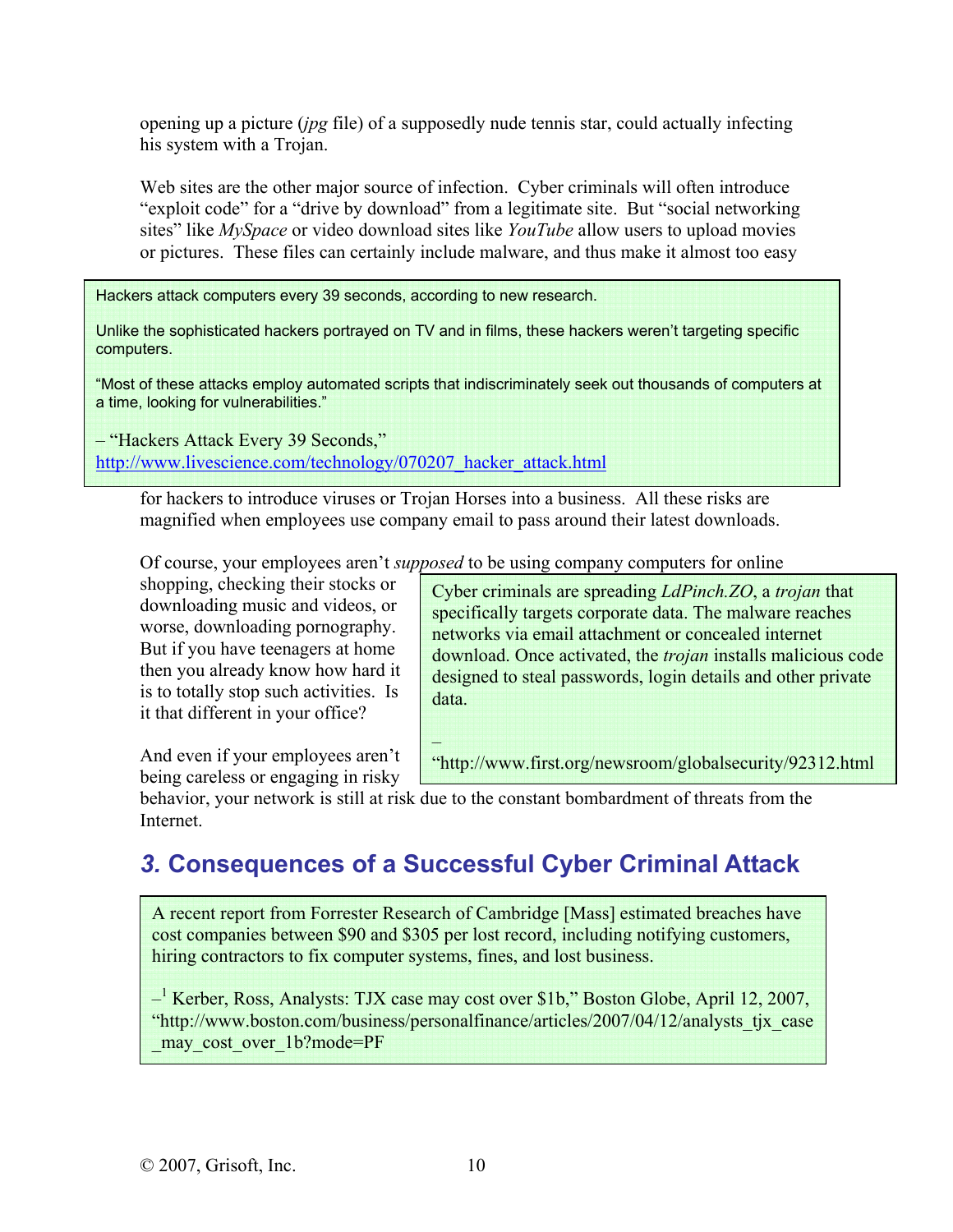# *3.1. What If The Computers In Your Office Gets Infected?*

Plenty can go wrong for your business, it seems.

- Loss of revenue, capital expenditure, or personal liability resolution.
- Additional operations expenses incurred due to the disruptive event.
- Financial loss from resolution of violation of contract agreements.
- Financial loss from resolution of violation of regulatory or compliance requirements

And if all this isn't enough there is also:

- Loss of competitive advantage or market share.
- Loss of public confidence or credibility, or incurring public embarrassment.<sup>10</sup>
- Above all, the loss of reputation, which is further discussed below.

State disclosure laws on the books in California and over 35 other states now mandate notification if any consumer personal information has been disclosed by accident or by cyber criminal theft. The California law affects any company doing business with California customers, regardless of the location of the company, in effect forcing notification of customers globally.

These consequences are non-trivial and can affect the well-being or even the very survival or a business in the same way as that headline-grabbing natural disaster. The

*Suddenly, with almost a universal flash of clarity, technophobic boards of directors the world over realized that crashed servers meant crashed sales. And they began to hustle.* 

– When Disaster Strikes, Kevin Ferguson, *Forbes*, Feb. 22, 1999, http://www.forbes.com//1999/02/22/feat.html

business needs to devote resources to monitor spam, etc. These resources are diverted from projects such as making the external web site easier to navigate, leading to increased revenues, or developing an

internal web site to improve employee productivity and supply chain efficiency. As a business owner or manager, you have always had to protect your company against a variety of threats. Now you must take the necessary steps to ensure business continuity in the face of these new threats.

# *3.2. TJX: A Sad Case Study That is Still Unfolding*

Sometime in 2005, a hacker managed to infect computers at the TJX corporate headquarters with a  $T_{\text{rojan}}^{11}$  designed to steal account information and passwords. TJX is a retailer based in Framingham, MA, with 2,500 stores in the US, Britain, and Ireland. Its major brands include T.J. Maxx, Marshalls, and HomeGoods.

The outcome has been a major disaster for TJX in multiple dimensions and the story is still unfolding as of April, 2007. There are news stories appearing almost weekly in major newspapers, trade journals, and electronic media. Each new revelation makes the situation worse and worse for TJX.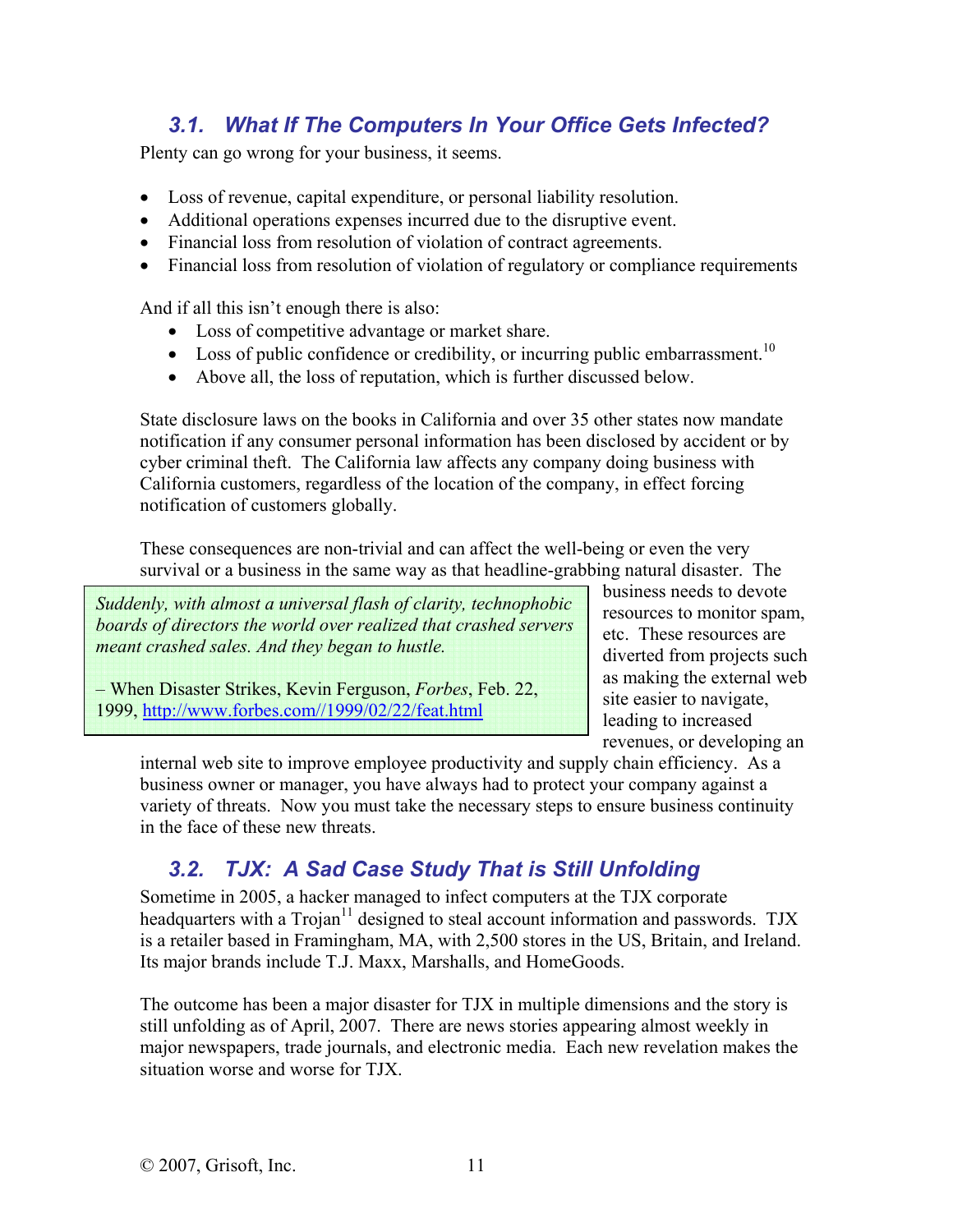The public first learned on January 18, 2007 that TJX computers were hacked and customer credit and debit card information was compromised. At the time, the company would only say that, "It does not yet know how much data was taken  $\ldots$ <sup>12</sup>

In late January, the company announced that it was recording a quarter cent charge per share against earnings, \$4.5 M, "Including the costs to investigate and contain the intrusion, enhance computer security, and communicate with customers $13$ ."

The lawsuits are starting to fly, alleging that TJX and one of its credit card partners, Fifth Third Bank, failed to secure the personal data of millions of customers. A class-action lawsuit was filed last week in U.S. District Court for the District of Massachusetts on behalf of several banks affected by the breach, including AmeriFirst Bank of Union Springs, Ala. A consumerbased class-action suit was filed Jan. 19 in U.S. District Court for the Northern District of Alabama.

– Greenemeier, Larry, "Hack Attack Means Headaches For TJ Maxx," *Information Week*, Feb. 3, 2007, http://www.informationweek.com/news/showArticle.jhtml?articleID=197003041

By January 31, 2007, lawsuits were already being filed and a powerful congressman called for a Federal Trade Commission investigation $14$ .

On March 23, 2007, news reports announced the arrest of six people in Miami, FL, on charges of stealing credit card data. By then, banks had already replaced the credit cards of hundreds of thousands of their customers. There were numerous reports of card fraud as far away as Sweden and Thailand, according to a story in the *Wall Street Journal*15.

Paul Stephens, policy analyst at the Privacy Rights Clearinghouse, told SCMagazine.com today that ..."It appears that the suspects had purchased this information from the hackers, so it's clear that there is a black market for this type of information. This may just be [the beginning], because there are probably many other individuals throughout the country who have purchased this information," he said. "Hackers do not do all of this work to only sell the information to one small group of people."

Vijay Bisani, eIQnetworks CEO, told SCMagazeine.com, … "We all know that the bad guys don't just go and do everything at once. They do it over time, and they do it in multiple locations, and see what systems are vulnerable to them and how they can get the sensitive data."

– Washkuch, Frank, Jr., "Stolen TJX data used in Florida credit card fraud ring; Arkansas organization sues to see firm's data protection," *SC Magazine*, March 21, 2007, http://scmagazine.com/us/news/article/645273/stolen-tjx-data-used-florida-credit-card-fraud-ringarkansas-organization-sues-firms-data-protection

And by March 29, 2007, TJX disclosed in a regulatory filing that at least 45.7 million credit card holders were affected by the data thefts, and there were calls for Congress to pass a new federal breach notification and data security standards law<sup>16</sup>. A few weeks later, on April 12, independent analysts estimated the total cost to TJX at over *1 billion*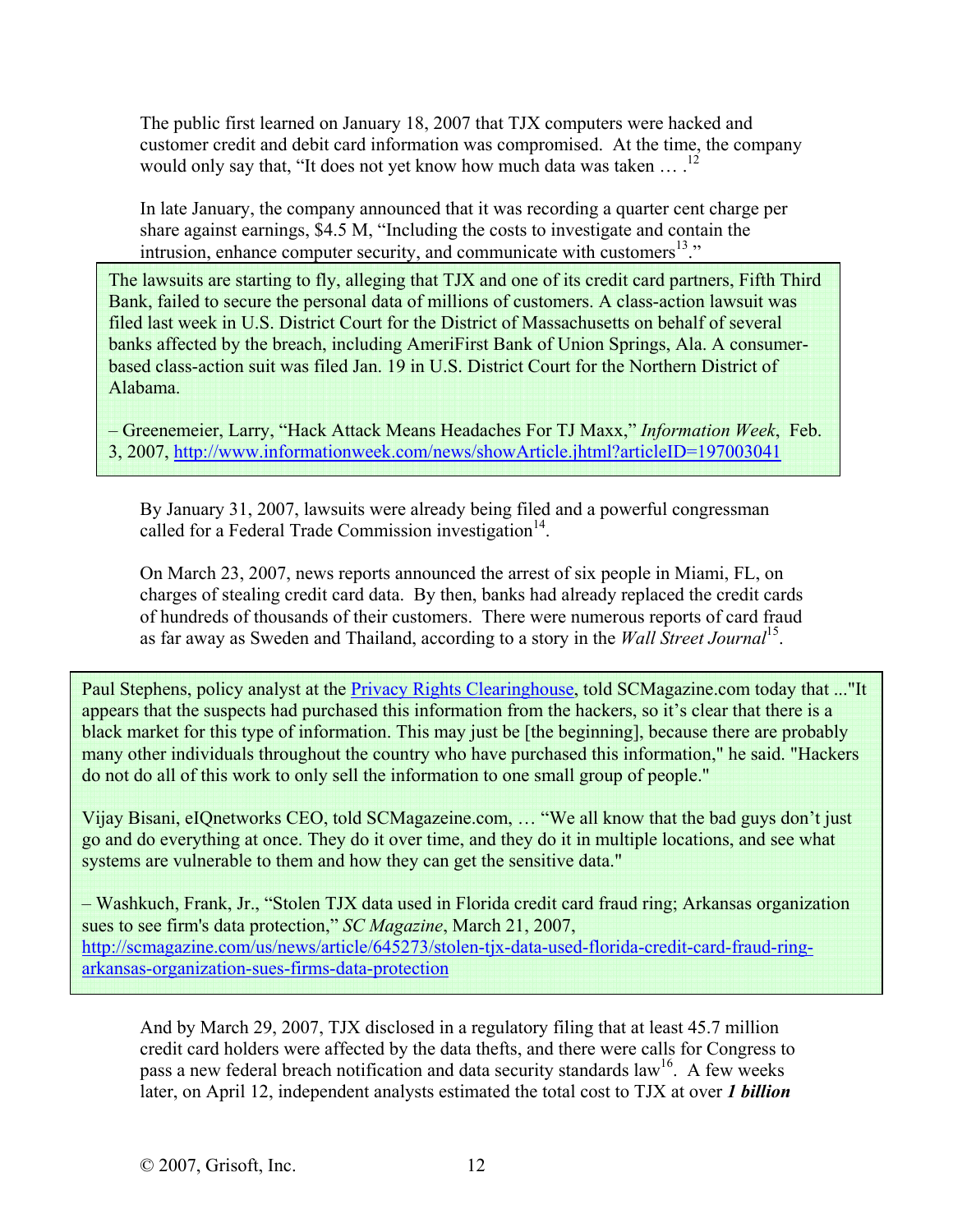*dollars*17. Finally, on April 25, 2007, three New England state bank associations and some individual banks filed suit against TJX, claiming that the banks have suffered large financial losses because they had to replace customers' credit cards and absorb large losses due to fraudulent usage. Further the head of the Massachusetts bank association is inviting other state bank associations to join the lawsuit and will also seek class-action status $^{18}$ .

"If we are successful against TJX, the nation's major retailers will finally wake up to the fact that *not protecting consumer data is an unfair trade practice* and that investment in data management systems to protect consumers and shield consumers against fraud and identity theft is required," Daniel Forte, president and CEO of the Massachusetts Bankers Association, said in a statement.

--Lemos, Robert, "New England bankers sue TJX for breach," April 6, 2007, http://www.securityfocus.com/brief/490

As of this writing (April, 2007), the TJX case continues to unfold. No doubt it will take years and many millions of dollars for TJX to put this situation behind them.

# *3.3. The Number One Concern: Loss of Reputation*

As a business owner or manager, you have worked hard to build up your business and maintain your position in the global marketplace. Your reputation is why customers are loyal to you and why you get new customers. Lose that good reputation, and you might very well have to close your business.

#### *Reputation is the biggest concern*

But among respondents questioned for this survey, damage to reputation is seen as the biggest threat, with 43 percent of respondents saying that this is their main concern.

– "Economist Intelligence Unit survey highlights the extreme criticality of IT systems," March 2, 2007, http://www.continuitycentral.com/news03100.htm

Recent experience with natural disasters and the 9/11 attacks showed that customers can be very understanding and flexible about some business continuity interruptions, because they understand that the interruption was external and that the same sort of interruption might happen to them. Not so for business

continuity interruptions caused by computer security issues, because the real cause was *internal –failure to protect against the threats*.

Larry Ponemon, founder and chairman of the Ponemon Institute, which conducted a study last year on the cost of a data breach to an organization.[said] "… we believe the true cost of a data breach will result in the loss of customer trust and goodwill. This is going to stick in the memory of the public for a long time."

– Kaplan, Dan, "45.7 million-victim TJX Companies breach could lead to federal notification law," *SC Magazine,* March 29, 2007, http://scmagazine.com/us/news/article/647277/457-million-victim-tjxcompanies-breach-lead-federal-notification-law/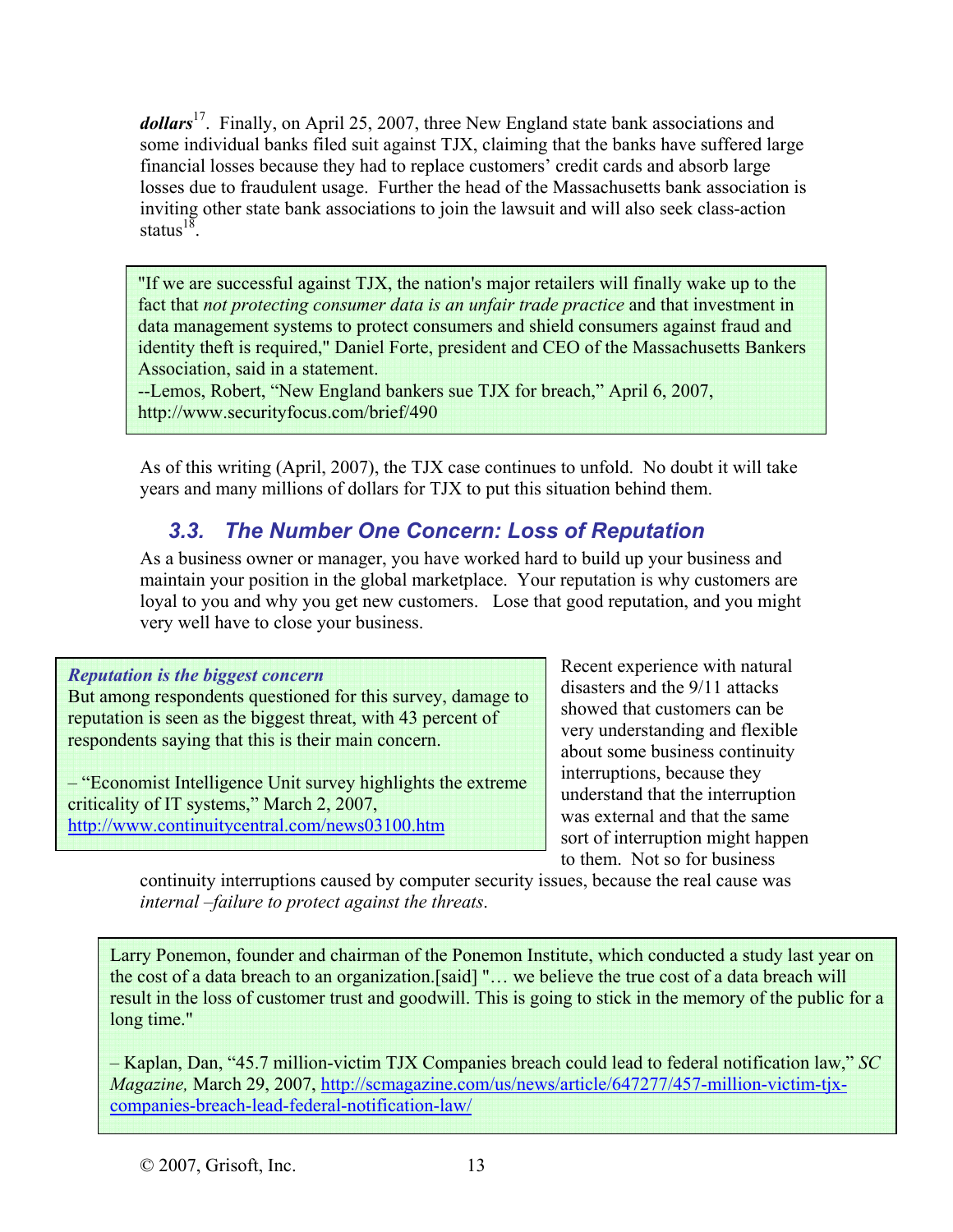Both the TJX story and market surveys and studies demonstrate this stark fact: *The most* 

"As a CEO running a company of your size in 2007, it is beyond comprehension that you would make a decision not to provide the proper level of security within your company to protect the personal and private information of customers," Blake [chairman of the Massachusetts Credit Union League and chief executive of HarborOne Credit Union in Brockton] wrote in the Jan. 26 letter.

– Abelson, Jenn, and Ross Kerber, "Markey calls for FTC probe of TJX, Bank files lawsuit as pressure rises over data breach," *Boston Globe,* January 31, 2007, http://www.boston.com/business/articles/2007/01/31/ma rkey calls for ftc probe of tjx/?rss id=Boston+Globe +--+Business+News

*significant loss to a business because of an interruption caused by an Internet threat is the loss of reputation.* 

In a *Wall Street Journal* story on January 25, 2007, a TJX spokesperson is quoted as saying, "We're not commenting on what others are saying about this situation."19 That defensive response certainly didn't win the company any friends. The spokesperson was responding to a statement issued by the Massachusetts Bankers Association.

And when a major business leader criticizes you in public and a

congressman uses your company as the justification for a new law regulating business, you have indeed suffered a huge, if unquantifiable, loss in reputation.

And while a front page story in the *Wall Street Journal* is usually great publicity for a company, it is "different" when the story reminds all the readers about the widespread impact<sup>20</sup> of what is probably the worst data breach so far in the US.

MBA spokesman Bruce E. Spitzer said that "we're hearing of hundreds of thousands of customer accounts that have been affected."

– Pereira, Joseph, "Wide Credit-Card Fraud Surfaces in TJX Hacking," *Wall Street Journal*, p. D3, January 25, 2007, http://online.wsj.com/article/SB116969301962887162 search.html?KEYWORDS=tjx&COLLECTION=wsjie/6month

# *4.* **How to Select a Solution to Protect Your Small and Medium-Sized Business**

For a small or medium-sized business, it is important to select an Internet threat solution that is effective, simple to install and operate without a large in-house IT staff, and doesn't impose too many costs of its own. Otherwise the "cure" could be worse than the "disease"

Many small and mid-sized businesses prefer to work with solution providers other than the monolithic market leaders because they have a well-deserved reputation for being more nimble and responsive to customers. As a business owner or manager, you understand that intuitively and you are always working hard to ensure that your company continues to be responsive to your customers.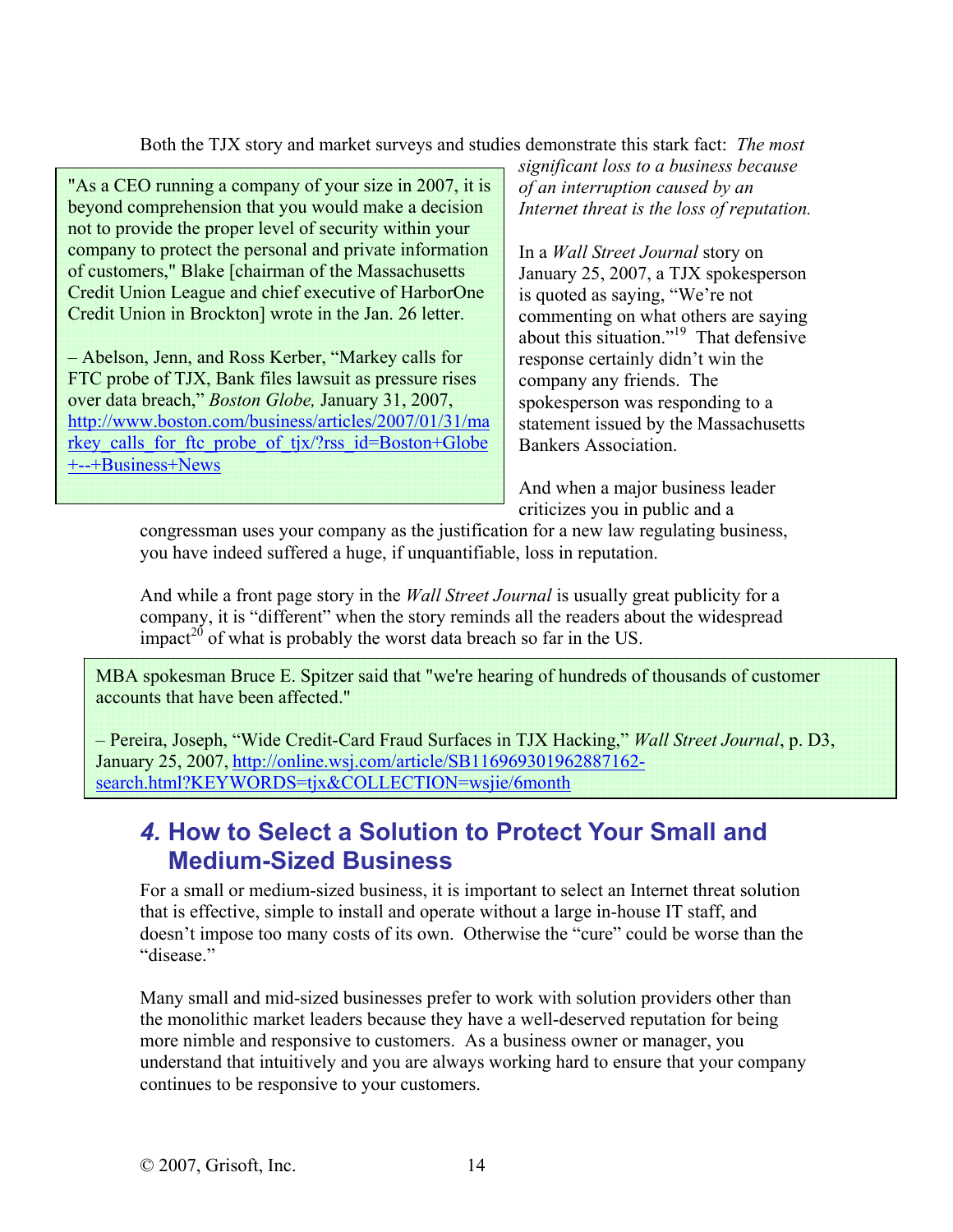If you want your business to run at top efficiency, you cannot rely on a security solution that consumes an inordinate amount of computing resources and, as a result, degrades your business' overall productivity. The net result is that the company as a whole will not be running at top efficiency, nor be able to compete effectively in the marketplace.

That being said, the market share leaders in security solutions today are far too complex and do in fact cause significant lost time, increased costs and decreased productivity. In some cases, end-users will even will try to deactivate desktop security software, because it slows down their systems so much, thus exposing the company to risk.

# *4.1. Criteria for Security Software Applications and Tools*

### **4.1.1 Comprehensive Security**

A good perimeter firewall on the perimeter (the network point that connects your company's network to your ISP and the Internet) is *absolutely essential* for good security to stop a lot of the older hacker threats that are still in circulation today. However, hackers and cyber criminals in particular have learned to work around the perimeter firewall. For today's wide-ranging malware threats, it is necessary to have a range of security applications running on each desktop: a firewall that also includes "intrusion detection and prevention," anti-virus, and email anti-spam tools. All servers should also have a local firewall installed. And the best way to get all these tools is to get a "suite" from a recognized security software vendor.

## **4.1.2 One Vendor Rather Than Many**

It is certainly possible to get all these tools from separate vendors. It sounds appealing but in practice this piecemeal approach produces high costs *and* poor security. Each security application or tool will have its own control panel for setup and administration, meaning that instead of one control panel with a suite, there are now three or four control panels to work with. And there is the additional risk that these applications will actually *conflict* with each other, producing unexpected system crashes and lockups, leading to productivity loss and potential data loss. There is also the risk that the applications still leave gaps in security that can be exploited by a clever hacker. By getting all these tools from a single vendor, you can avoid these problems and get truly effective protection.

## **4.1.3 Ease of Installation and Use**

For a small or medium sized business, simplicity and ease of installation are key issues. Smaller companies usually have only one or two full-time IT employees at most, or perhaps only a part-time contractor or consultant. These few people are responsible for the entire range of information systems including all servers, employees' desktops and laptops, the printers and routers, and the telephone and voicemail systems. Because of this range of responsibilities, no one area, including security, can use too much of these peoples' limited time. An overly complex security solution will never work properly.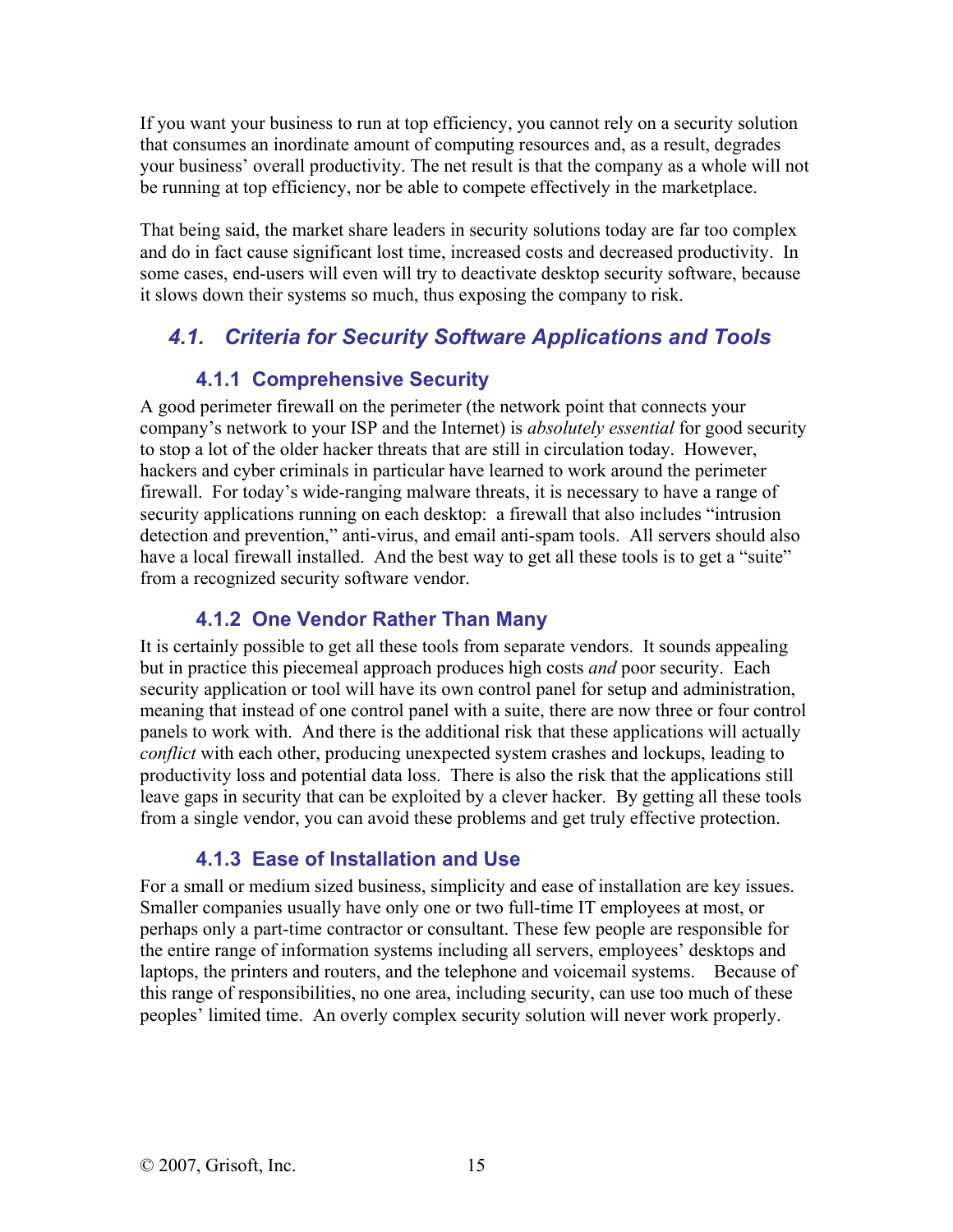## *4.2. Rare Industry Event: Frustrated* **Symantec** *Partners Go Public With Dissatisfaction and Seek Alternatives*

The software business is one of constant change, including frequent new products. There are always going to be some issues about deadlines, new features that don't work as expected, missing features, or older features that somehow don't work right in the new release. For people in the software business this is normal and predictable. The issues get resolved quietly, and everyone moves on.

So it was an extremely unusual and rare event when a number of resellers *publicly* expressed their frustration about a key Symantec security product in a story published in the trade paper *Computer Reseller News* in March 2007<sup>21</sup>

Symantec's enterprise antivirus software has performance issues that are causing some frustrated channel partners to consider other vendors' offerings.

Symantec Antivirus Corporate Edition -- also a component of the vendor's Antivirus Enterprise Suite -- has been breaking applications, bogging down PC performance and slowing systems to a crawl, some solution providers told CRN.

'Our customers have been seeing a lot of Symantec antivirus-related problems, such as delaying applications unnecessarily, and it's reached the point where we're disabling it on many clients,' said a Symantec partner who asked not to be named.

Reader comment on article: *I have installed both AVG and others instead of symantic. [sic] Relationships aside the customers needs should come first.*

# *4.3. Software Resellers Now Prefer AVG Software*

Just about the same time that Symantec partners were publicly expressing their dissatisfaction with Symantec, nearly 1 million software resellers ("VARs," or Value-Added Resellers) voted Grisoft and its AVG product the preferred alternative for security software $^{22}$ .

Lawrence M. Walsh, editor of *VARBusiness* magazine, which covers the business of technology integration, explains that there are numerous reasons why such brands are preferred to category leaders. *"Products such as AVG often provide value-added resellers with superior performance, innovative technology and preferential price opportunities," says Walsh.* [Italics added for emphasis.]

# *5.* **Introducing Grisoft Security Solutions for Business**

# *5.1. Overview*

Grisoft *AVG Internet Security* products provide complete centrally controlled protection against all of the new forms of Internet-based threats. They provide iron-clad, affordable protection against threats, and are easy to install and operate, even for a company with only a small IT department or a company using an outside IT consultant.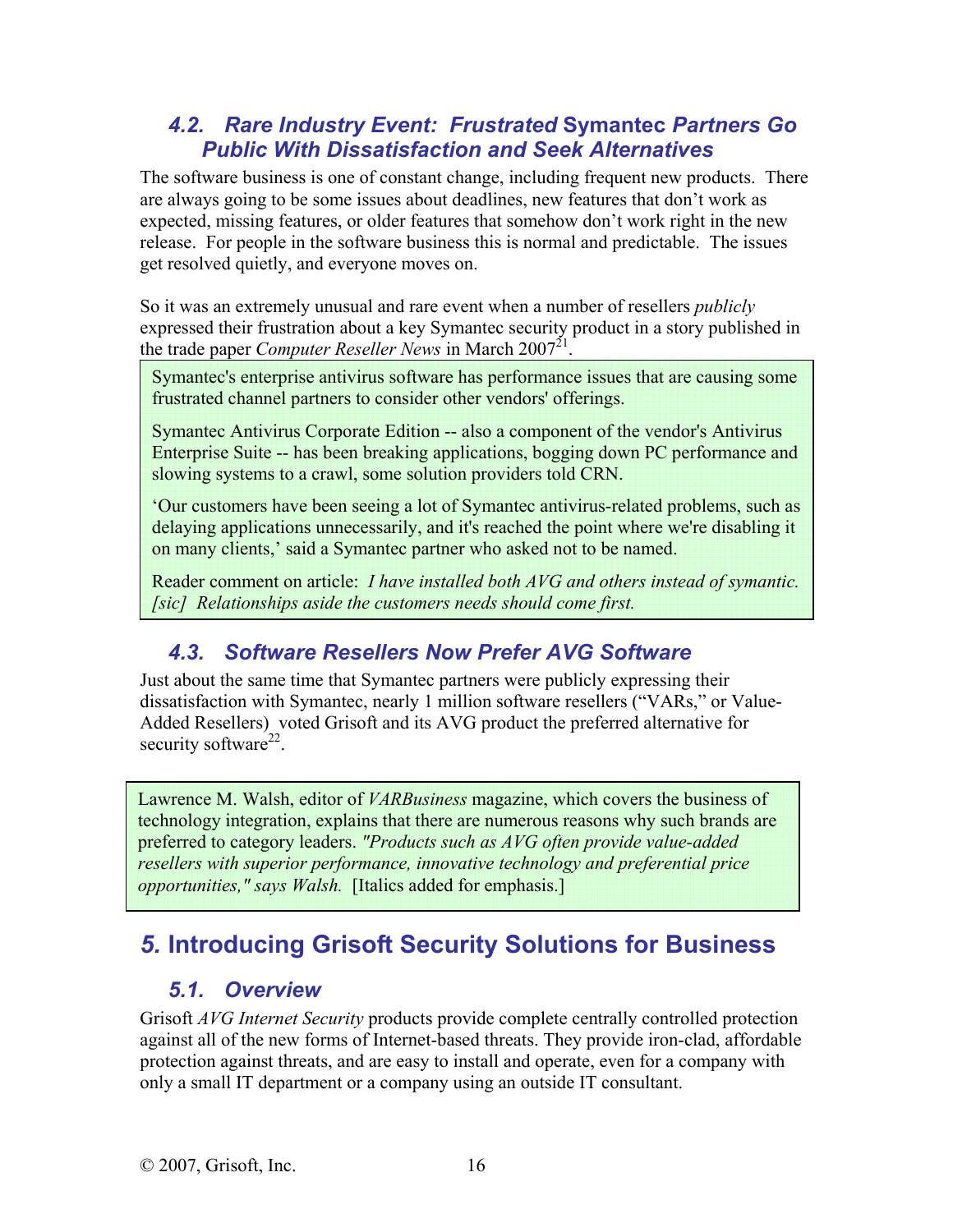Grisoft products have been tested and validated by third party certification entities to be equal to market leaders without the bloat and overhead of those vendors' products. Grisoft also provides free 7x24 support.

# *5.2. Key Differences Between Grisoft and "Market Leaders"*

Anti-Virus today is a mature technology. All the major products today offer effective protection. There is no real reason to move from one product to another because of the differences in protection. However, there ARE valid reasons to change products.

# **5.2.1 Performance and Manageability**

AVG has been designed to use very little system resources. This is no accident. Grisoft had the *vision* several years ago to recognize that despite increases in computer speed, the slow performance of security software was becoming a significant issue to corporate users. AVG designed their products to so the user "doesn't even know it's there," even while actively scanning.

Thus, AVG users do not have issues with "bloatware" or system slowdown. These differences are dramatically illustrated in a recent comparison published online.

AVG is also very easy to uninstall, if a company wants to switch to a different product. Products such as Symantec *Norton Internet Security* or McAfee *Total Protection* are well-known to be difficult to install in many situations, and impossible for the average person to uninstall completely.

Selected results of a test to see which applications affect Windows performance. Tests were done on the latest version of Windows XP SP2. For clarity, only the security product results are shown. The only version of AVG tested was AVG 7.1 Free but this result would be very similar to AVG 7.5.

| <b>Software</b>                      | % Boot<br><b>Delay</b> |           | % Prime Delay% FileIO Delay |
|--------------------------------------|------------------------|-----------|-----------------------------|
| Norton Internet Security 2006        | 46                     | <b>20</b> | 2369                        |
| <b>Norton Internet Security 2007</b> | <b>45</b>              |           | 1515                        |
| <b>McAfee VirusScan Enterprise 8</b> |                        | 20        | 2246                        |
| <b>AVG 7.1 Free</b>                  | 15                     |           | l19                         |

– "What Really Slows Windows Down,"

http://www.thepcspy.com/articles/other/what\_really\_slows\_windows\_down/5

## **5.2.2 Economic Considerations**

The market-share leader Internet Security products cost average about \$70/year/user.

AVG Internet Security Suite is only \$69 for a two year license, thus cost/user/year is less than half of that of competitive products. Thus, for better performance and a lower cost and equal protection, AVG users enjoy the same or better level of security.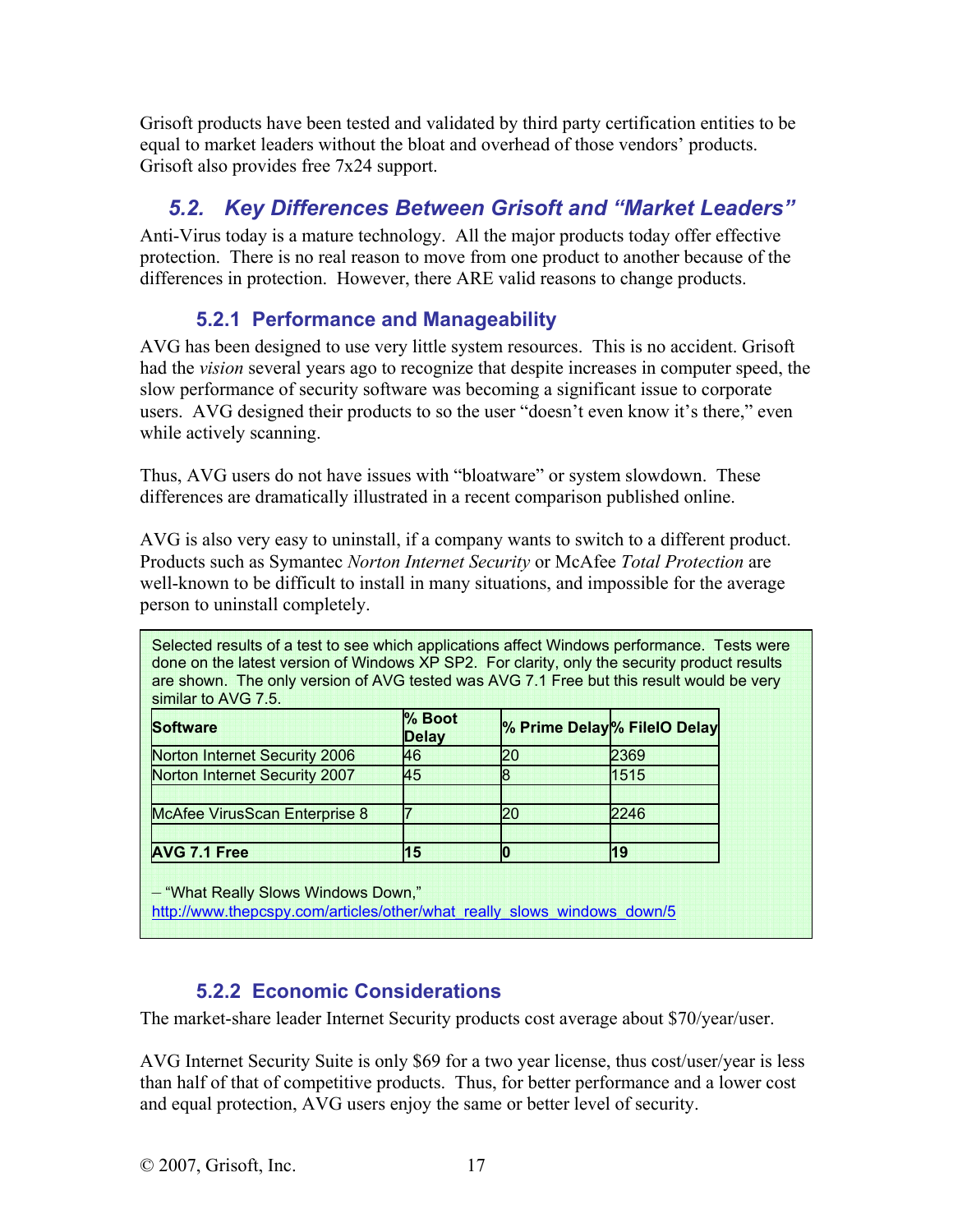# *6.* **Action Item: Try Out Grisoft** *AVG Internet Security*

If you have read this Business Brief and agree that your business needs a Business Continuity plan for the Internet-based threats to your company's computer systems and networks, we invite you to learn more about Grisoft and its security products.

You can visit the website at www.AVG.com to learn more about the company and its products. Click on the Downloads tab to try out a 30-day free trial of *AVG Internet Security* suite, either AVG Internet Security Network Edition or AVG Internet Security SBS Edition. The SBS Edition has all the protection contained in the Network Edition, and also adds support for mail servers such as Microsoft *Exchange*, Lotus *Domino*, or Kerio *MailServer*.